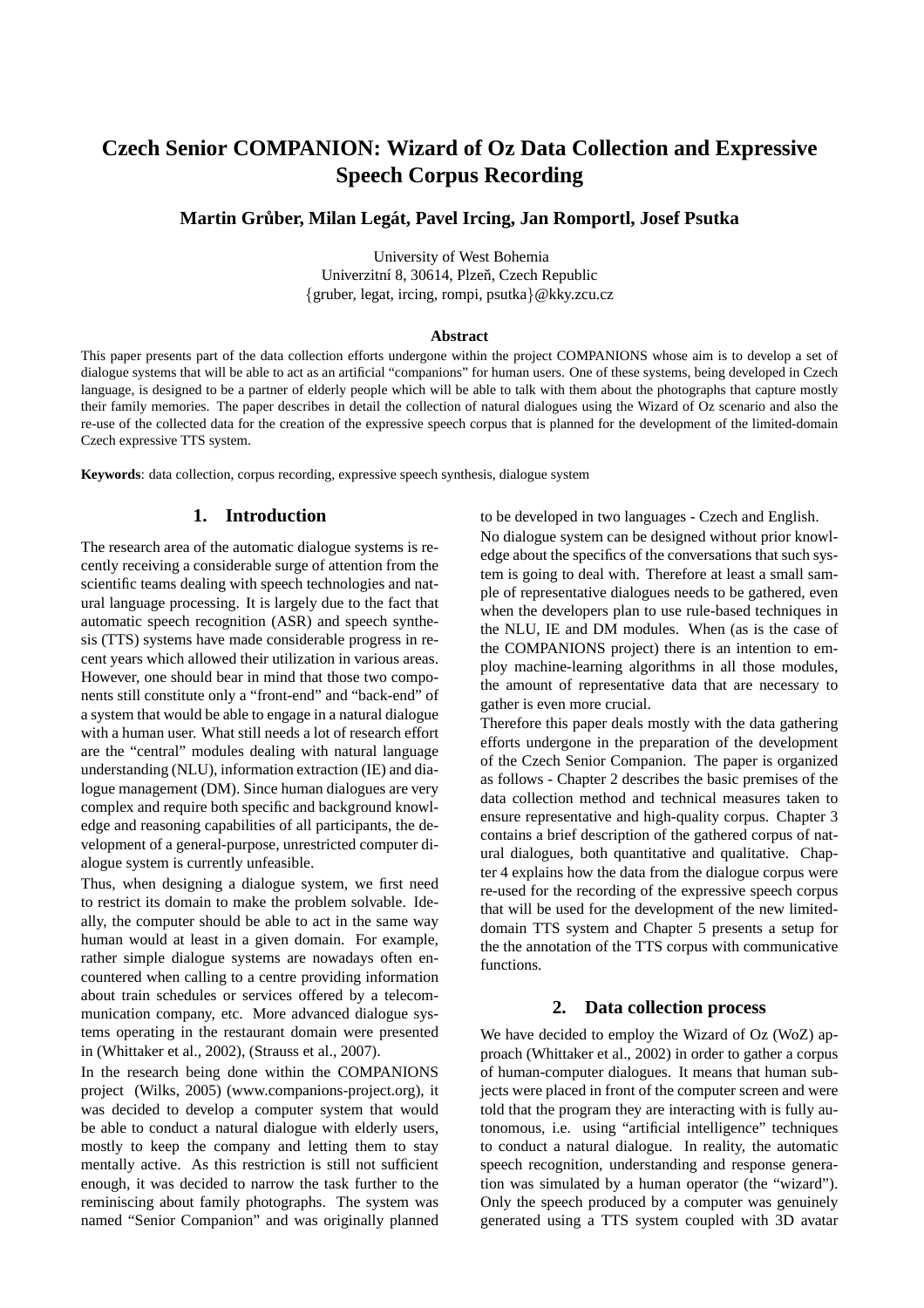("talking head") ( $\check{Z}$ elezný et al., 2006), which further reinforced the subjects' belief that they are truly interacting with a computer only.

The wizard acted as a dialogue partner the role of which was to stimulate the conversation and to give the user the feeling of being listened to by someone. This task was managed by using the set of typical questions, backchannel utterances and also pre-recorded non-speech dialogue acts expressing comprehension, amusement, hesitation, etc. To keep the dialogue smooth and natural, the crucial thing was to have pre-prepared sentences and questions that will be used. These sentences were saved in a socalled scenario. However, sometimes the dialogue does not follow the prepared scenario exactly, so the task of the wizards was to type the appropriate sentences on-line. This could have caused unnatural pauses in some cases but in general this problem was not so serious.

The recording of natural dialogues consists of separate sessions. In each session, one elder person (subject) was left alone in a recording room where necessary recording equipment was placed in. The setup of the recording room is depicted in Figure 1.



Figure 1: Recording room setup

In the recording room, the subject faces an LCD screen and two speakers, the speech is recorded by two wireless microphones, and the video is captured by three miniDV cameras. There is also one surveillance web-camera, just to monitor the situation in the recording room. The only contact between a user and the computer was through speech, there was no keyboard nor mouse on the table.

A snapshot of the screen presented to human subjects is shown in Figure 2. On the left upper part of the LCD screen, there is visualized 3D model of a talking head. This model is used as the avatar, the impersonate companion that should play a role of the partner in the dialogue. Additionally, on the right upper part, there is shown a photograph which is currently being discussed. On the lower half of the screen, there is a place used for displaying subtitles (just in case the synthesized speech is not intelligible sufficiently). The subtitles were used only during the first few dialogues. Later, the subtitles were not displayed because the generated speech was understandable enough and subjects did not have any problems to comprehend it. The speech was captured by two wireless microphones.



Figure 2: Snapshot of the WoZ system interface - user side

One microphone was used for the speech of the subject, the second one recorded the speech of the avatar. For high quality recording, an external preamplifier and an external Creative Sound Blaster Extigy sound card were used. Almost all audio recordings are stored using 22kHz sample rate and 16-bit resolution. The first six dialogues were recorded using 48kHz sample rate, later it was reduced to the current level according to requirements of the ASR team.

The video of the session was also recorded, using three miniDV cameras. The subjects were recorded from the front, side and back view to provide data usable in various ways. The front view could be later used for the audiovisual speech recognition (where such viewing angle will be beneficial for lip-tracking) and also for the emotion detection algorithms. Along with the side view, it can be also used for 3D head modelling. Since in the side view there was captured not only face but also the whole upper part of a body, it can be used for hands gesture and body movement tracking. The back view shows what was displayed on the LCD screen and in some cases what the speaker point at on the photograph. This information can be useful for example for tagging people on the picture when they are pointed at by the user while talking about them. This could be helpful for computer vision while seeking for the subjects pictured on the photo.

### **3. Dialogue corpus characteristics**

First some statistics - the current data set contains 65 dialogues. Based on gender, the set of speakers can be divided into 37 females and 28 males. Mean age of the speakers is 69.3 years; this number is almost the same for both male and female speakers. The oldest person was a female, 86 years old. The youngest one was also a female, 54 years old. All the recorded subjects were native Czech speakers; two of them spoke a regional Moravian dialect. This dialect differs from regular Czech language in pronunciation and, also, a little in vocabulary. Duration of each dialogue was limited to 1 hour, as this was the capacity of tapes used in miniDV cameras, resulting in average duration 56 minutes per dialogue. During the conversation, 8 photographs were discussed in average (maximum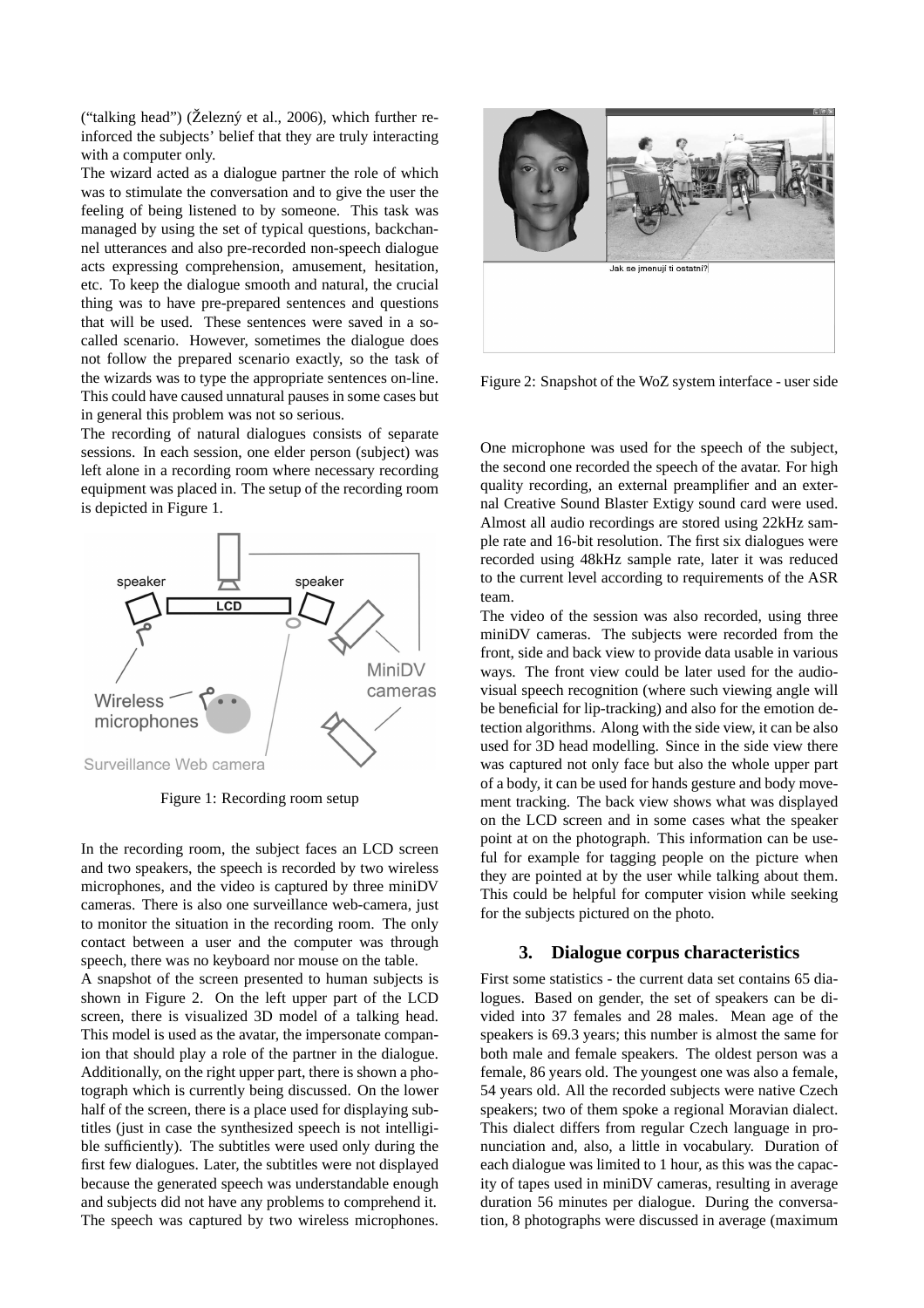was 12, minimum 3).

Each participant of the experiment was asked to fill out a short questionnaire right after the recording session, asking question both about their computer literacy and the rating of the just finished dialogue with the computer. Approximately one half of the subjects stated in this form that they have a computer at home. Nevertheless, most of them do not use it very often. Almost all the dialogues were rated as friendly and smooth. And even more, the users were really enjoying reminiscing about their photos, no matter that the partner in the dialog was an avatar. This was confirmed not only by the questionnaires by also by wizards' observations during the sessions. A rather representative excerpt from one of the dialogues is presented in Table 1.

| <b>AVATAR:</b> | What about this photo?                   |
|----------------|------------------------------------------|
| USER:          | Well, this is my son with his dog, his   |
|                | name is Cindy.                           |
| AVATAR:        | What is your son's name?                 |
| USER:          | And the son's name is Roman.             |
| <b>AVATAR:</b> | How old is your son?                     |
| USER:          | He is 28 years old.                      |
| <b>AVATAR:</b> | Do you have other children?              |
| USER:          | Yes, I have one more son.                |
| AVATAR:        | What is your son doing?                  |
| USER:          | This son, Roman, has his own company     |
|                | and the other is named Jiří and he works |
|                | in a warehouse in Plzeň                  |
| AVATAR:        | Tell me something about them.            |
| USER:          | Well, both of them are rather good sons, |
|                | one of them is single, the other is di-  |
|                | vorced because just his wife with that   |
|                | Lucinka left for Norway and he stayed    |
|                | alone whereas the other son Roman has    |
|                | a girlfriend that he is only probably    |
|                | going to marry.                          |

Table 1: Excerpt from a WoZ dialogue

To summarize, we have gathered more than 60 hours of speech data and, most importantly, we feel that we have a rather good knowledge about the way in which the conversation about the photographs usually develops and what kinds of "system" responses were the most appropriate for keeping the conversation rolling. Last, but not the least importantly, we have found out that the avatar operated by wizards, although equipped with a neutral voice only and a very limited set of facial expressions, is able to elicit quite a strong emotional response from the users. This is an important findings since the idea of an artificial companion being able to both detect and generate affective response is one of the hallmarks of the COMPANIONS project.

The resulting dialogue corpus can be of course also readily used for various machine-learning procedures, designed mainly to tailor the ASR system to the specific domain, such as re-training of the language models. Since we have quite a large amount of speech data for each individual user, we can also extensively test new speaker adaptation methods (Machlica et al., 2009).

Moreover, we have devised a way how the recorded data can be used to design and record a speech corpus for limited-domain expressive speech synthesis. The principle of this method is described in the following two chapters.

# **4. Design and recording of the expressive speech corpus**

Development of the affective TTS system is a challenge that has still not been satisfactorily resolved. The main problem is that even just the classification of the affective (non-neutral) speech utterances is difficult.

Many methods of emotional (affective) state classification have been proposed. Very briefly and in simplicity - the basic distinction is whether a particular classification system is categorical, or dimensional. Among many we can name a categorical classification system (Ekman, 1999) which distinguishes emotional states such as anger, excitement, disgust, fear, relief, sadness, satisfaction, etc. In a dimensional model, emotions are defined as positions (or coordinates) in a multidimensional space where each dimension stands for one property of an emotional state. Various dimensions have been proposed out of which a widely accepted set is the one presented in (Russell, 1980) with two axes: valence (positive vs. negative) and arousal (high vs. low activation). Other models also consider a third dimension that is power or dominance and some even a fourth dimension: unpredictability. However, as was mentioned above, it is quite difficult to classify human speech according to either one of these models with the perspective of finding out acoustic correlates useful for generation purposes.

Therefore instead of labeling the emotions in the utterances (affective states) explicitly, we have settled for the assumption that a relevant affective state (of the conversational agent) goes implicitly together with a communicative function (CF) of a speech act (or utterance) which is more controllable than the affective state itself. It means that we do not need to think of modelling an emotion such as "guilt" per se - we expect it to be implicitly in an utterance like "I am so sorry about that" with a communicative function "apology".

Thus we have decided to proceed with the affective TTS corpus creation as follows. First, we hired a professional female speaker (stage-player) and instructed here not to express a specific emotions but just to put herself in the place of a Senior Companion. In order to facilitate such an empathy, a special software application was developed - it played back the parts of the WoZ dialogues where the subject was speaking (to provide the speaker with the relevant context) and at the time where the avatar have originally spoken, the dialogue was paused and the speaker was prompted to record the avatar's sentence herself. The text of the actual sentence was displayed on the screen even when the real (context) dialogue was being played so that the speaker had enough time to get acquainted with it before the recording. The recording equipment was again carefully selected and set-up in order to ensure the highest possible technical quality of the corpus - the speaker was placed in the anechoic room and the recording was done